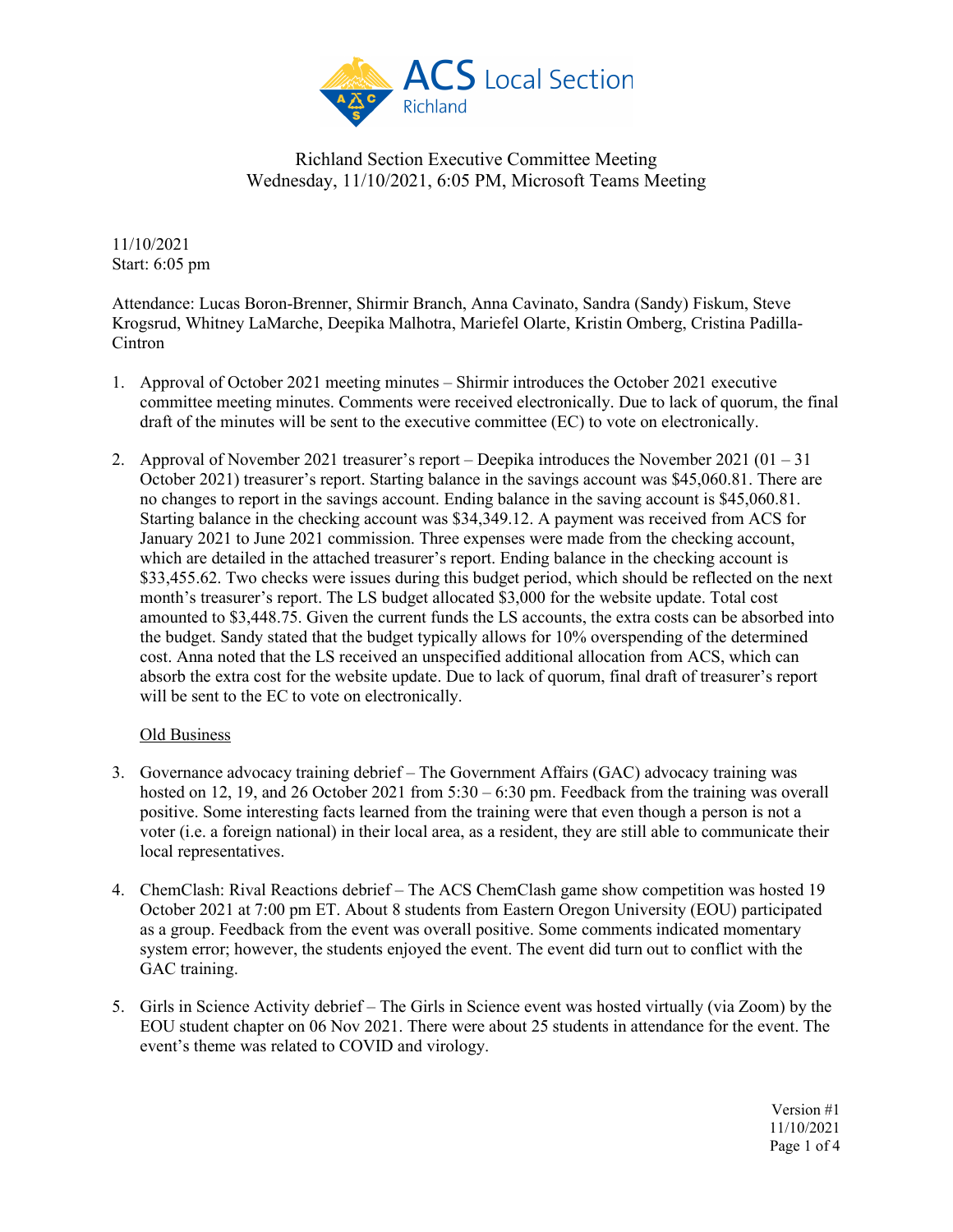

- 6. ChemLuminary The ChemLuminary was hosted virtually on 21 October 2021 at 4:00 pm ET. The EOU student chapter submitted nominations for three awards and won "Outstanding Outreach Activity Organized by a Student Group." Three nominations were submitted. Anna noted that there is an increasing push for transitioning to an in-person national meeting.
- 7. Annual Social debrief The 2021 Annual Social was hosted virtually on 05 November 2021 at 5:00 pm PT. Lori Ana Valentin spoke about her life as a forensic scientist in the New York City Police Department. Two students presented research posters. A trivia game was hosted; the questions were made by Mariefel. The account for this website will be active for the next three month for those who are interested. A video was presented as a dedication to Janet Bryant for her contribution to the LS, ACS, and its members. Mariefel presented a review of the 2021 LS events and activities. Thanks to Cristina and Mariefel for all of your hard efforts. There were 38 people registered for the event. Approximately 30 EOU students were in attendance. Total attendance for the event was estimated to be about 60 attendees.
- 8. CY22 LS election update 87 votes (20% of the LS membership) have been cast. This is a slight improvement of turnout compared to previous years. A reminder email for voting was sent out on 08 November 2021 to the membership. No paper ballots have been received. Voting closes on 13 November 2021 at 2:00 am. Some active members reached out the EC indicating that they did not receive a voting link. An inquiry revealed they these members joined ACS after the list of eligible voting members has been received to the EC; however, this does not preclude them from being able to vote. Shirmir suggested that during next year's election, a notice be sent the membership letting them know that the list of eligible will be requested from ACS and to please verify their membership by a specified date.
- 9. ACS Fellow nomination update Dave Heldebrant will be the LS nominee for ACS Fellow. Ram has the action to reach out the Energy and Fuels Division for a letter of support. Janet also plans to submit a letter of support for Dave. Phillip Koech was nominated for the C&EN and Pfizer Black Chemist Award in February of this year. There has not yet been a reply to his nomination status.
- 10. By-stander workshop update The Active Bystander Training will be hosted virtually on 16 November 2021 at 5:30 pm. The training is expected to last 1.5 hours. Mariefel received an inquiry asking if this event was available to non-ACS members. Due to the limited capacity of the event at 25 attendees, ACS members will be prioritized for attendance, and will then be open to the general public if space allows. The EC needs to select four scenarios that the attendees will walk through. Two scenarios will be reflective of academic perspective given expected student attendance. Brady Layman, the EOU student chapter president has the action to send the chosen student scenarios to Mariefel. Kristin has volunteered to choose the other two scenarios.
- 11. Chemistry Olympiad update Padmaja Gunda (Columbia Basin College) has registered for the Olympiad. Flyers advertising the Olympiad were sent out to all high schools in Richland, two in Kennewick, and one in Pasco. Hanford High School has started a chemistry club. It was decided that the EC would not be able to serve as mentors for the club since it is administering the Olympiad tests. A Washington State University Tri-Cities faculty member has agreed to serve as the mentor to the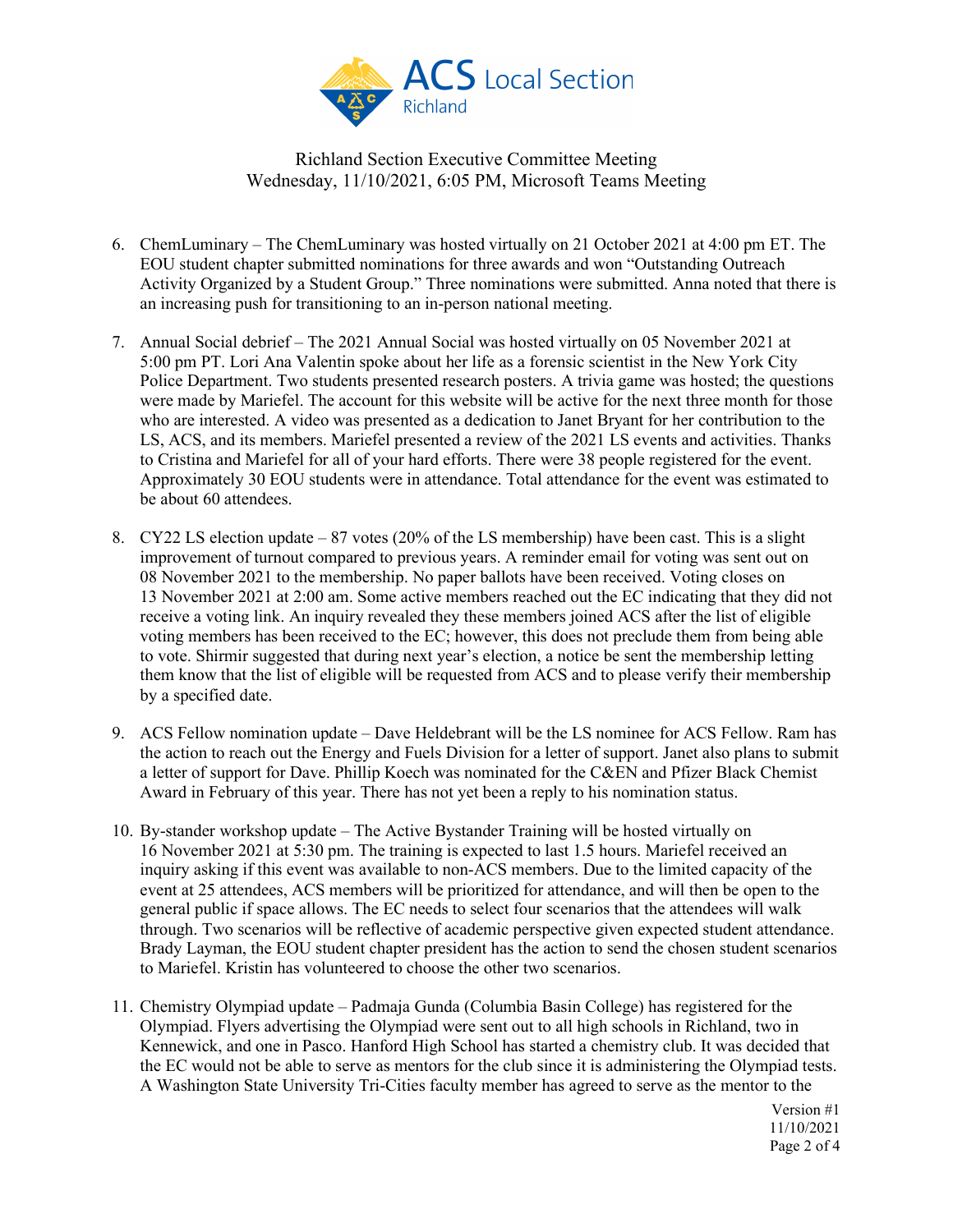

chemistry club. The Richland high school is in the process of starting a chemistry club. The question was posed of how the LS could support the local high school chemistry clubs. Any suggestions are appreciated. Mariefel has sent Padmaja the link to the ACS website providing guidance for starting and running a chemistry club. This discussion will be continued in the next month's EC meeting.

#### New business

12. Committee chair roster – Tamas will be stepping down as the Membership Chair. This spot is now open. The list of EC chairs needs to be submitted to ACS by 01 December 2021. Sandy is interested in stepping in as the Membership Chair for next year.

## Other business

## Committee reports

- 13. Programs Updates reported above.
- 14. Membership No updates to report.
- 15. Awards Updates reported above.
- 16. Public Relations Updates reported above.
- 17. Education No updates to report.
- 18. Diversity and Inclusion No updates to report.
- 19. Government Affairs Now that the advocacy training workshop has been completed, Kristin will begin scheduling meetings with local officials.
- 20. Women Chemists No updates to report.

Kristin moves to adjourn the November 2021 executive committee meeting. Sandy seconds the motion. Motion passes unanimously.

Mariefel adjourns the November 2021 executive committee meeting at 6:53 pm.